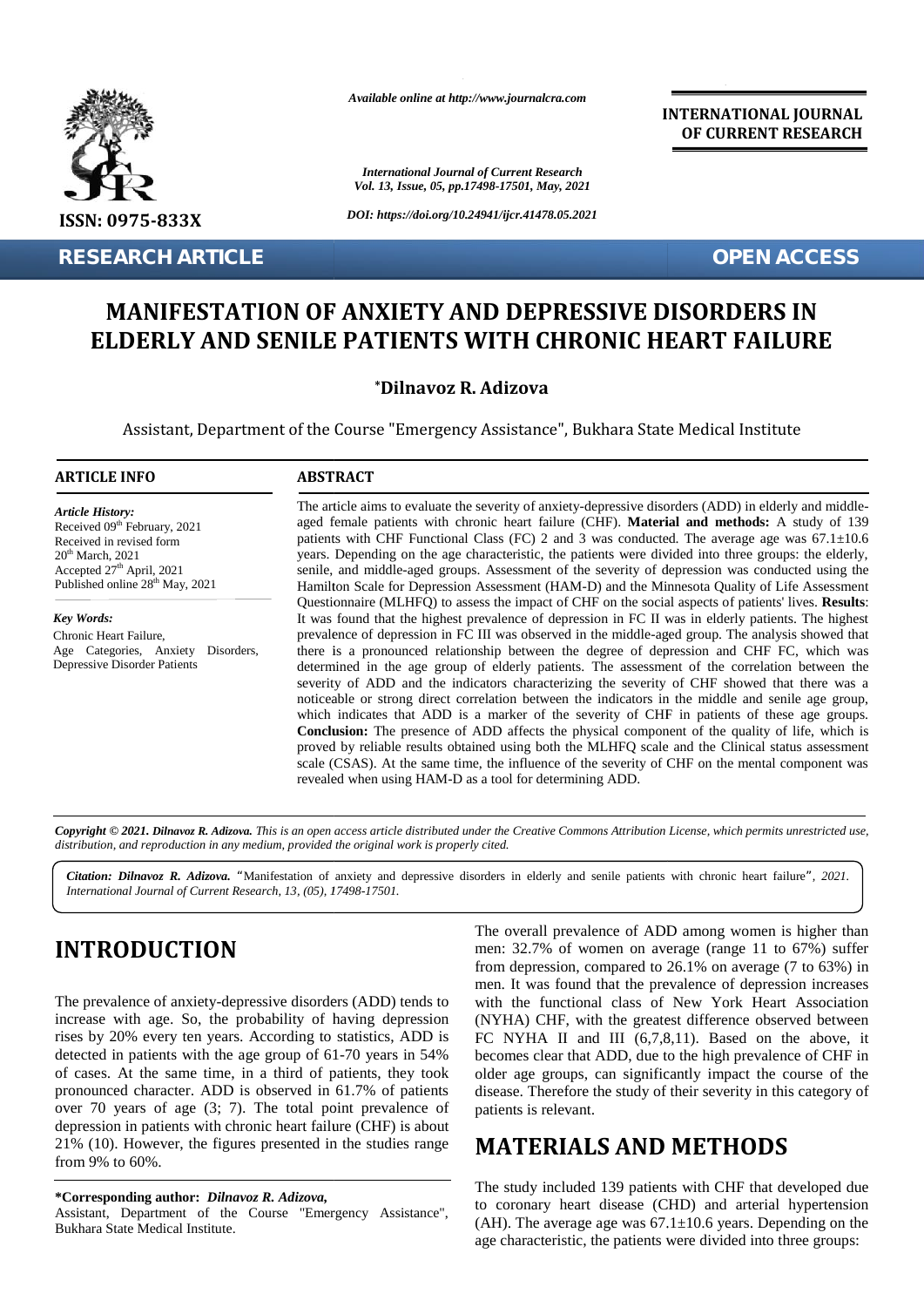Elderly group: included 69 older women (60-74 years), 35 of whom suffered from CHF FC II and 34 with CHF FC III. Senile age group: included 38 women of senile age (75-90 years), 19 of whom suffered from CHF FC II and 19 with CHF FC III. Middle-aged group (as a control group): the study included 32 middle-aged women (45-59 years), 20 of whom had CHF FC II and 12 with CHF FC III. Assessment of the severity of depression was conducted using the Hamilton Scale for Depression Assessment (HAM-D) and the Minnesota Quality of Life Assessment Questionnaire (MLHFQ) to assess the impact of CHF on the social aspects of patients' lives. The data obtained in the study were subjected to statistical processing using the Microsoft Office Excel-2012 software package, including the use of built-in statistical processing functions.

## **RESULTS**

The overall prevalence of depression is shown in Figure 1. The graph shows that the highest ADD proportion among patients was observed in the elderly group – 60.8%. In the elderly  $\frac{1}{4}$ group, the prevalence of ADD was 55.2%. In the middle-aged group, the prevalence of ADD was 53.4%.



**Figure 1. Prevalence of depression in patients with CHF in the study groups**

The prevalence of ADD in patients with CHF in the study groups, depending on FC, shown in Figure 2, shows that the highest prevalence of depression in FC II was in elderly patients.



**Figure 2. Prevalence of depression in patients with CHF in the study groups, depending on FC**

The highest prevalence of depression in FC III was observed in the middle-aged group.

The analysis of the ADD prevalence, depending on their severity, showed that there is a pronounced relationship between the degree of depression and CHF FC, which was determined in the age group of elderly patients, in whom the severity of ADD increased with an increase in FC (Table 1). The results of the HAM-D questionnaire showed that severe depression was observed in a group of elderly and middle-aged patients. Such figures are quite understandable in the middle aged group because some of the patients in this group were non-disabled, and the development of CHF affected their routine activities, leading to a change in their usual lifestyle (Fig. 3).



**Figure 3. Average HAM-D score in patients with CHF in the study groups**

The average score in this group was 9.78±5.23. In the elderly patients, the average values of HAM-D were also relatively high and corresponded to mild depression, amounting to 10.32±4.55 points. In the group of elderly patients, the average score was  $9.82 \pm 4.57$  points, which corresponds to the borderline state. It is worth noting that in the group of senile age, there was a significant variation in the results of the survey. There were both patients with normal indicators and patients with moderate depressive disorders. The study results showed that with an increase in the FC of CHF, there is a significant increase in the severity of ADD in points, which indicates that both processes have a mutual potentiating effect on each other (Table 2). In patients with CHF of elderly and senile age, a kind of "vicious circle" is formed, in which the restriction of physical activity associated with CHF affects the social health of the patient and causes the development of ADD, which in turn progresses and affects the patient's motivation and adherence to treatment. Evaluation of the correlation between the severity of ADD and the indicators that characterize the severity of CHF (CSAS, Test with a six minute walk (TSW), Quality of Life (QL), and Ejection fraction (EF)) showed that there was a noticeable or strong direct correlation between the indicators in the middle and senile age group, which indicates that ADD is a marker of the severity of CHF in patients of these age groups. In the elderly group, the correlation was less pronounced (Table 3).

### **DISCUSSION**

Elderly patients are characterized by the presence of heterogeneous depression, in which the biological factors of the development of anxiety-depressive disorders give way to psychosocial factors with age.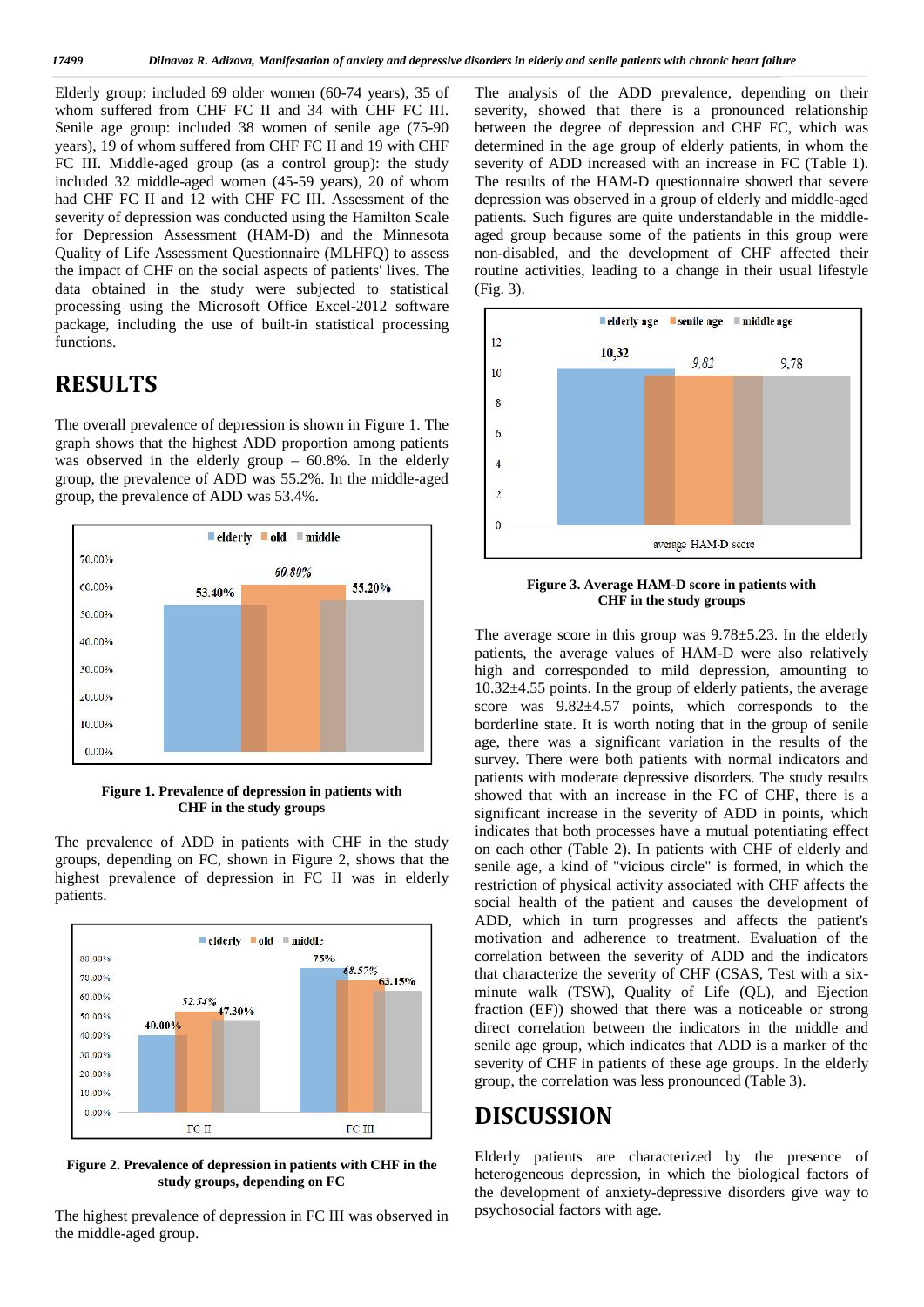| Table 1. The prevalence of depression, depending on the severity |  |  |
|------------------------------------------------------------------|--|--|
|                                                                  |  |  |

| degrees | Middle age $n=32$ |             | Elderly age $n=69$ |            | Senileage $n=38$ |            |
|---------|-------------------|-------------|--------------------|------------|------------------|------------|
|         |                   | Ш           |                    | Ш          |                  | Ш          |
| easy    | 5(25%)            | 3(25%)      | 8(23.5%)           | 9(25,7%)   | $5(26,3\%)$      | 5(26,3)    |
| average | $2(10\%)$         | $4(33,3\%)$ | $9(26.4\%)$        | 13(37,1%)  | 3(15,7%)         | 6(31,57%)  |
| heavy   | (5%)              | 2(16,7%)    | $1(2.9\%)$         | $2(5,9\%)$ | $1(5.2\%)$       | $1(5.3\%)$ |

**Table 2. The severity of DR in patients in the study groups, depending on the FC of CHF**

|                 | Middleage $n=32$                                                                               | Elderlyage $n=69$            | Senileage $n=38$ |  |
|-----------------|------------------------------------------------------------------------------------------------|------------------------------|------------------|--|
| FC <sub>2</sub> | $7.7 \pm 1.7*$                                                                                 | $9.53 \pm 4.54$ <sup>*</sup> | $8.79 \pm 4.33$  |  |
| FC <sub>3</sub> | 13.25±1.62                                                                                     | $1.09 + 4.48$                | $10.84{\pm}4.64$ |  |
|                 | statistically significant concerning the indicators of patients with $FC$ 3 at $r \wedge 0.05$ |                              |                  |  |

statistically significant concerning the indicators of patients with FC 3 at  $p<0.05$ .

| Table 3. The results of the evaluation of the correlation analysis between the severity of |
|--------------------------------------------------------------------------------------------|
| ADD and the CHF (TSW, QL, EF, CSAS) in patients                                            |

| Groups          | <b>Indicators</b> |       |       |          |
|-----------------|-------------------|-------|-------|----------|
|                 | <b>TSW</b>        | ОL    | CSAS  | EF       |
| MiddleageHAM-D  | $-0.68$           | 0,783 | 0,52  | $-0.501$ |
| ElderlyageHAM-D | $-0.29$           | 0,718 | 0,416 | $-0.379$ |
| SenileageHAM-D  | $-0.345$          | 0.731 | 0.467 | $-0.321$ |

CHF also plays a significant role in the formation of anxiety depressive disorders. According to the results of the COMPASS study conducted in the Russian Federation (RF), more than 30 and 60% of patients in the general medical network had depressive spectrum and depressive disorders, respectively. Among older patients with CHF, the prevalence of these disorders was significantly higher (1,2). ADD has a negative effect on the clinical course of CHF in elderly patients. The presence of severe depressive disorders significantly increases the likelihood of repeated hospitalizations and deaths (10,11). In the study of E. G. Poroshinaand et al. (4,5), during two years of observation in 209 patients with CHF, depression was found to be a risk factor for death, regardless of the functional class of CHF, left ventricular ejection fraction (LVEF), and peak oxygen consumption.

In recent years, CHF has been the focus of attention of scientists engaged in the study of the problem of depression. Thus, it was found that depression increases the likelihood of developing CHF by  $1.5-2.6$  times over 4.5-14 years  $(6,7)$ . The depression presence in patients was associated with a 2-fold increase in the frequency of hospitalization and a 29% increase in total treatment costs. According to Nouamou I. (2016) (9), the frequency of re-hospitalization of patients with a high score on the CES-D depression scale was 31.6% after 3 months, 54.8% after 6 months, and 25% after 12 months. While in patients without signs of depression — 35.7%, 27.8%, and 16.1%, respectively. Until now, the relationship question between the symptoms of depression and a violation of the systolic function of the left ventricle remains insufficiently studied.

#### **CONCLUSION**

Thus, the presence of ADD affects the physical component of QL, which is proved by reliable results obtained using both the MLHFQ scale and the CSAS.At the same time, the influence of the severity of CHF on the mental component was revealed when using HAM-D as a tool for determining ADD. FC CHF, according to NYHA, affects the physical side of QL, while the study subjects have a deterioration in their mental state.

It follows that the presence of ADD in elderly and senile patients is one of the leading factors affecting QL and the course of the disease.

#### **Conflict of interests and contribution of authors**

The authors declare the absence of apparent and potential conflicts of interest related to this article's publication and report on each author's contribution.

**Source of financing:** No funding was required for this research.

### **REFERENCES**

- Harkness K., Heckman G.A., McKelvie R.S. 2012. The older patient with heart failure: high risk for frailty and cognitive impairment. Expert. *Rev. Cardiovasc. Ther.,* 6:779-795.
- Ibrahim Z., Mishall A.B., Jaleed A. G., Nageen W. Shumaila A. Aishath Sh. F. et al. 2018. Frequency and predictors of depression in congestive heart failure. *Indian Heart Journal.,* 70(3):199-203.
- Johnson T.J., Basu S., Risani B.A. et al. 2012. Depression predicts repeated heart failure hospitalizations. *J. Card. Failure.,* 18(3):246-252.
- Kindermann I., Fischer D., Karbach J. et al. 2012. Cognitive function in patients with decompensated heart failure: the Cognitive Impairment in Heart Failure (CogImpair-HF) study. Eur. J. Heart Fail.4(14):404-413.
- Nouamou I., Ragbaoui Y., Hammiri A. et al. 2016. Depression and medication adherence in elderly patients with chronic heart failure. *Archives of Cardiovascular Diseases Supplements.,* 8(3):239.
- Osipova IV, Pogosova NV, Sokolova Ya.V. 2007. Depressive disorders in elderly patients with chronic heart failure. *Cardiovascular therapy and prevention*. 6 (6): 34-39.
- Poroshina E.G., Vologdina I.V. 2013. Adherence to therapy in older patients with chronic heart failure and anxiety-depressive disorders. *Clinical Hospital.,* 1 (4): 119-120.
- Poroshina E.G., Vologdina I.V., Minko B.A. 2015. Influence of affective and cognitive impairments on adherence to therapy and